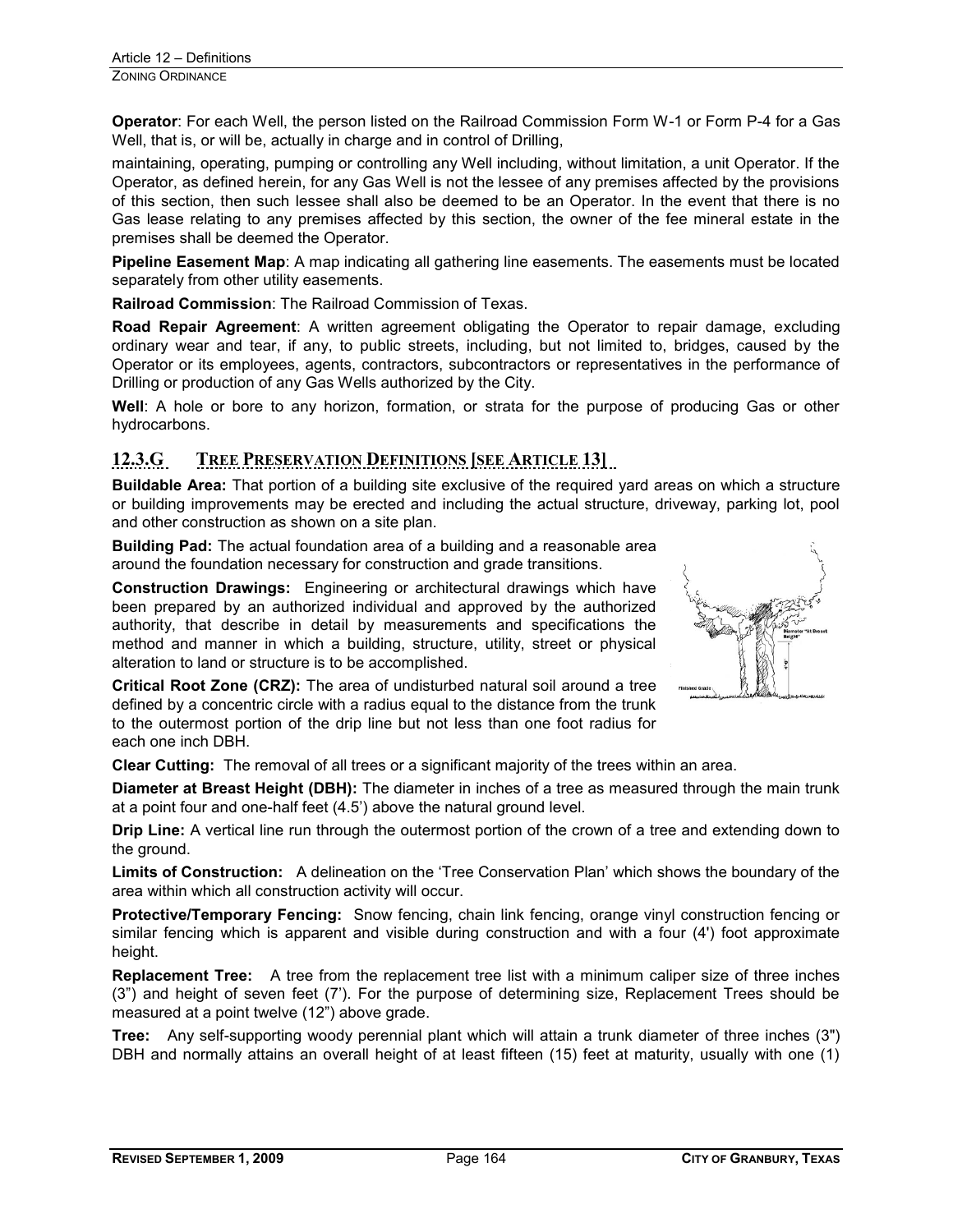main stem or trunk and many branches. It may appear to have stems or trunks as in several varieties of oaks.

**Tree, Protected:** Any tree identified in Section 13.3.B. The diameter of a multi-trunk tree shall be determined by adding the total diameter of the largest trunk at breast height to one-half the diameter of each additional trunk. Protected Trees shall not include the following species: Bois d'Arc, Hackberry, Cedar, Locust and Chinaberry.

**Tree Conservation Plan (TCP):** A graphic representation drawn to the largest scale practical showing the exact location, size (trunk diameter and height) and common name of all Protected Trees and indication of which trees are to be removed and or replaced. The TCP shall include the information tabulated in Section 13.3.C.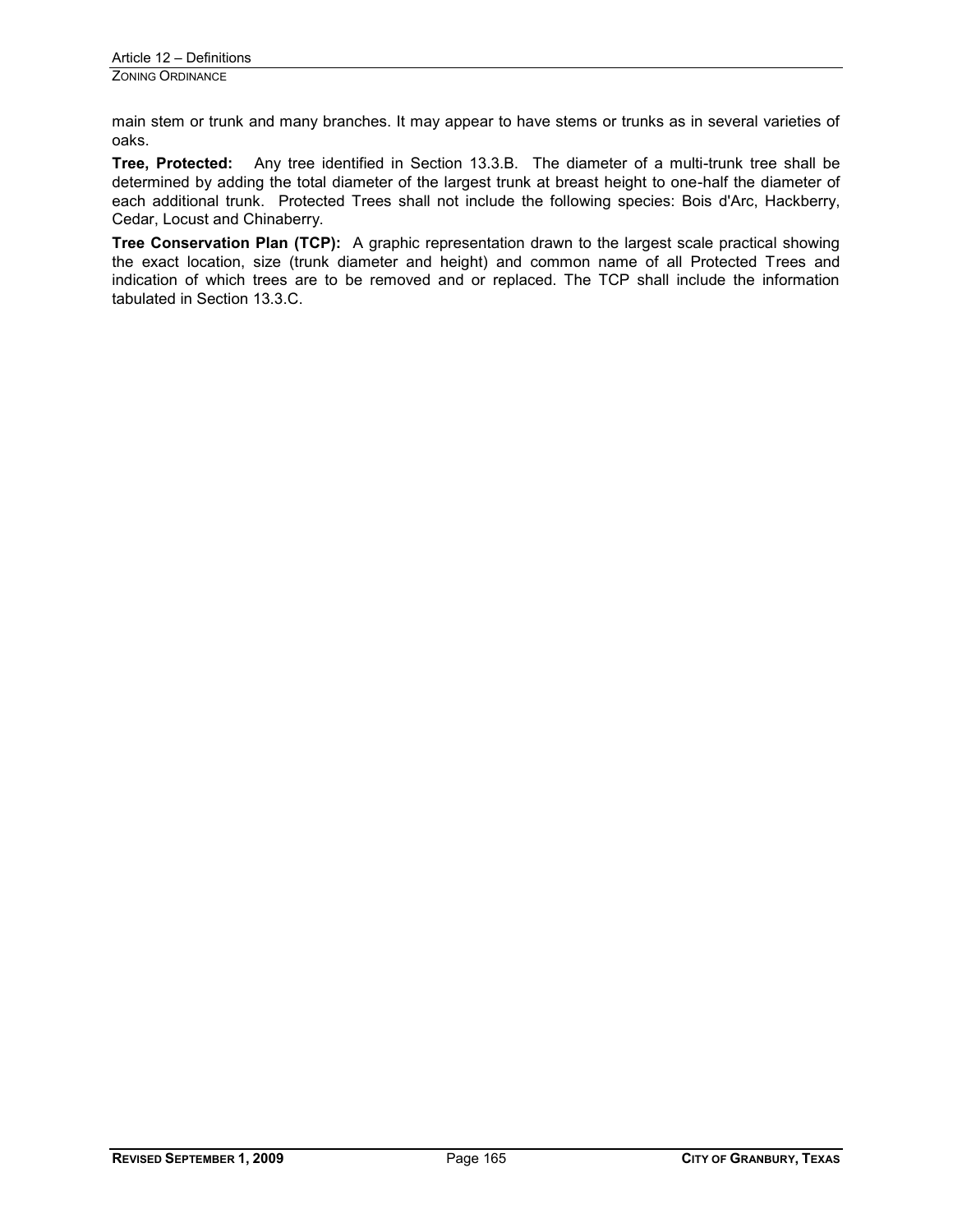# **Article 13 - Tree Preservation Requirements**

## **Section 13.1 Purpose**

## **13.1.A PURPOSE AND APPLICABILITY**

The purpose of this article is to provide a policy for the preservation of mature, healthy trees and existing natural areas, to save trees as an asset and community resource during the design of streets, alleys, utilities, drainage and any other site development and to provide for replacement of trees when removal is necessary. It also establishes rules for replacement and replanting of trees that have been necessarily removed during construction. Moreover, this section is intended to protect any property from indiscriminate clearing as well as promote, maintain and enhance a positive, healthy image of the city.

The terms and provisions of this article apply to all real property within the City's corporate limits.

## **13.1.B PLAN REQUIRED AND PROTECTED TREES**

No person, directly or indirectly, shall cut down, destroy, remove, move or effectively destroy through damage:

1. Any Protected Tree as defined herein situated on a parent tract, parcel or lot that is 1 acre or greater without first submitting, receiving approval of, and adhering to conditions of a Tree Conservation Plan or 'TCP' unless otherwise specified in this article;

2. Any Protected Tree or replacement tree as defined herein which has been delineated on a previously approved 'TCP' without first submitting and receiving approval of a revised 'TCP' unless otherwise exempted by Section 13.2, #s1-6, and;

3. Any tree whose DBH is greater than or equal to 6" within the Historic Preservation Overlay District without first obtaining a Certificate of Appropriateness from the Historic Preservation Commission pursuant to *Article 14 – Historic Preservation Regulations,* contained herein. A 'TCP' shall not be required when a Certificate of Appropriateness is issued for tree removal.

## **13.1.C BUILDER'S/CONTRACTOR'S RESPONSIBILITY**

All builders, contractors or other individuals affected by this policy shall be responsible to verify if there is a TCP approved on a parcel of land before work begins. On-site work shall not begin where a TCP is required, nor shall any work be conducted in a manner inconsistent with an approved TCP and the provisions of these requirements. All builders, contractors or other individuals who have not submitted a request for a building permit as of the effective date of this ordinance are subject to the requirements herein.

### **Section 13.2 Exemptions Provided**

Tree protection and replacement requirements shall not be required if the following conditions exist:

1. Agricultural:Property zoned Interim holding (IH) and being actively used solely for a documented agricultural purpose shall be exempt from the requirements specified herein.

2. Damaged/Diseased Trees: Trees that are documented to be dead, diseased, damaged beyond the point of recovery, or in danger of falling are exempt from this article. The City may, at its discretion, require that the property owner, developer or affected individual provide an opinion from an arborist to validate the welfare of the tree.

3. Public Safety: A tree is exempt that creates unsafe vision clearance or conflicts with other ordinances or regulations, or the tree is determined to be in a hazardous or dangerous condition so as to endanger the public health, safety or welfare.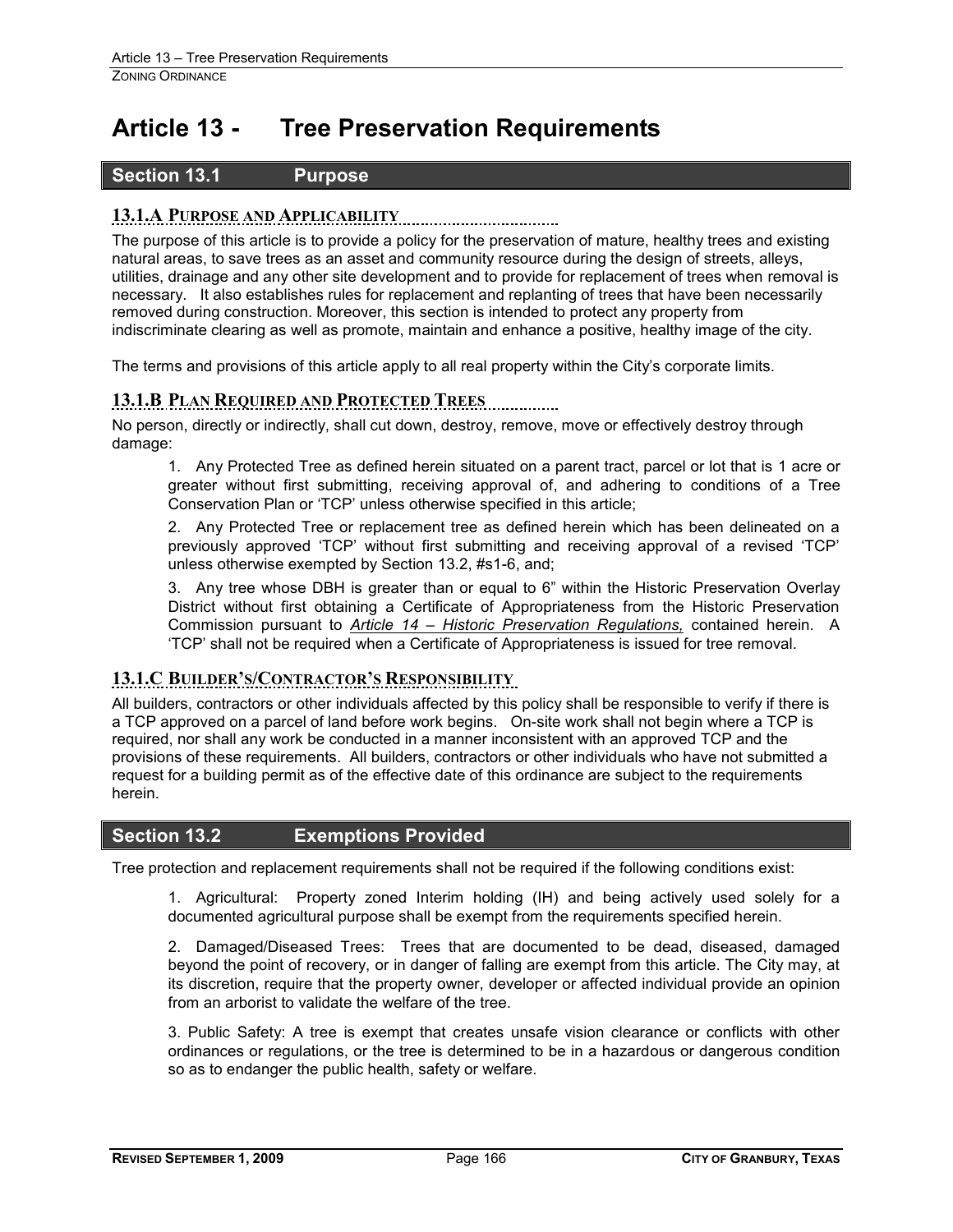4. Utility Service Interruption:A tree which has disrupted a public utility service due to tornado, flood or other act of God is exempt. Removal shall be limited to the part of the tree which is found necessary to be removed to re-establish and maintain the utility service.

5. Utility Companies, Utility Service and or Distribution/Transmission Lines: Utility companies shall be exempt from this article when establishing distribution or transmission lines. When establishing new utility service, services should be routed between the service pole or transmission and distribution lines and the building being served in a manner that does not require the removal of protected trees. All rights of ways, easements or similar types of public property granted to utility companies shall be exempt from the requirements of this article.

6. Public Property: All rights of ways, easements or similar types of public property granted to the City shall be exempt from this article.

7. Homeowners: The owner of an existing residence shall be exempt from the requirements of this article for that property on which the existing home is located. Residential property owners located within the Historic Preservation Overlay (HPO) must obtain the approval of the Historic Preservation Commission for Protected Trees as defined herein.

## **Section 13.3 Administrative Review and Approval**

### **13.3.A GENERAL SCOPE OF APPLICATION, REVIEW AND APPROVAL**

1. The Director of Community Development or his/her designee will review the Tree Conservation Plan (TCP) submitted by the applicant, report and make recommendations to the Planning and Zoning Commission. As part of the TCP review, the City has the right to reasonsonably request changes or adjustments in the layout and design of the development to save Protected Trees. The Planning and Zoning Commission will review and approve, approve with modification or condition, or disapprove the TCP. Such review shall remain consistent with the purpose of this article and shall strive to protect existing, mature trees through appropriate site design.

2. The Director of Community Development or his/her designee may make field assessments to determine the correctness of the TCP submittal, validate measurements and locations of the tree species enumerated on the TCP and document compliance with the approved TCP.

3. The TCP application and TCP shall indicate the reasons for removal of any Protected Trees. The required TCP will accompany all plats, site plans, landscape plans or other applications submitted for review to the Planning & Zoning Commission. In those instances where very few Protected Trees exists on a property, the TCP can be incorporated and shown on the preliminary plat when approved by the Director of Community Development.

### **13.3.B PROTECTED TREES IDENTIFIED**

The table below identifies the Protected Trees which are to be included in the TCP. Diameter at Breast Height (DBH) is defined in Article 12 – Definitions.

| <b>Protected Trees</b>       | Size Req.      | <b>Common Name (Examples given)</b>                         |
|------------------------------|----------------|-------------------------------------------------------------|
| All varieties of Oaks        | $\geq 6"$ DBH  | Black, Burr, Chinquapin, Escarpment Live, Lacey, Post, Red, |
|                              |                | Texas Red, Water                                            |
| All varieties of Pecans      | $\geq 6"$ DBH  | Native, Southern, etc.                                      |
| All varieties of Elms        | $\geq 6"$ DBH  | American, Cedar, Homestead, Lace Bark, Siberian, etc.       |
| All varieties of Ash, Maples | $\geq$ 10" DBH | Texas Ash, October Glory Maple, Red Maple, Silver Maple,    |
| and Poplars                  |                | Silver Poplar, Box Elder, etc.                              |
| Other protected varieties    | $\geq$ 10" DBH | <b>Native Willow</b>                                        |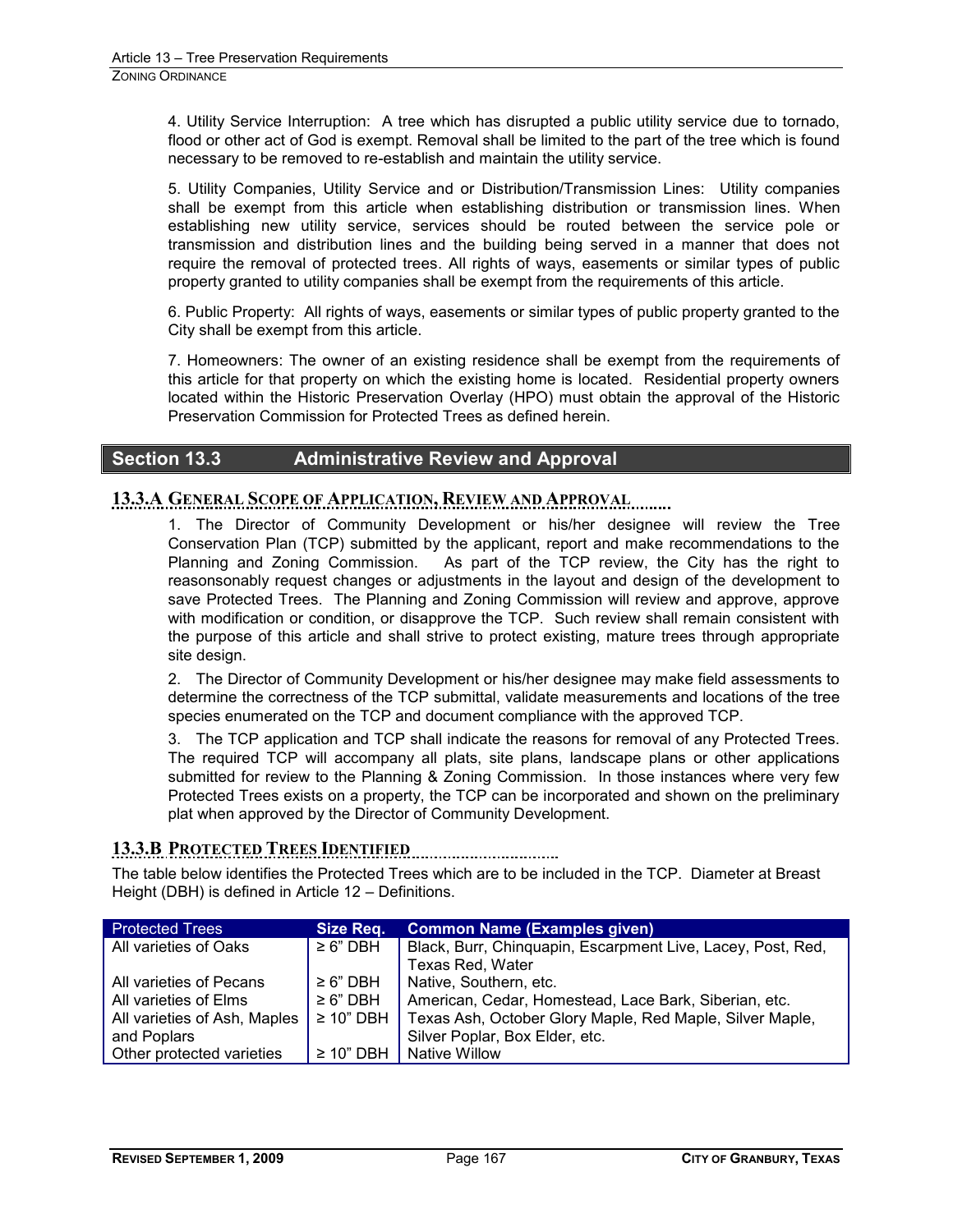## **13.3.C TREE CONSERVATION PLAN (TCP) CONTENTS**

The required Tree Conservation Plan (TCP) shall be submitted as a graphic representation drawn on an eighteen inch (18") x twenty-four inch (24") sheet and to the largest scale practical showing the exact location, size (trunk diameter and height) and common name of ALL trees, highlighting identified protected trees and the indication of which trees are to be removed and or replaced. The TCP shall include the following:

1. Location of all existing or proposed structures (or building pads), impervious cover and extent of development (or limits of construction activity) within the site as shown on the plan and all improvements properly dimensioned and referenced to property lines.

- 2. Setback and yard requirements.
- 3. Existing and proposed site grades, contours and any other topographic elements or features.
- 4. Location of existing or proposed utilities and easements.

5. Spatial location on the map labeling all trees and highlighting Protected Trees identified in Section 13.3.B. The TCP shall clearly identify those trees which are to be protected and those which are to be removed from the site and the location and variety of all replacement trees.

6. A table listing all Protected Trees by species, location key shown on the map with: diameter breast height (DBH), physical condition of tree, and an indication of whether or not the applicant is proposing to remove that tree. Each column with numeric values shall be totaled.

- 7. Detail of tree protection standards meeting the adopted city requirements,
- 8. List and location of replacement trees necessary to meet the requirements contained herein.

9. If the purchase of tree credits to the City Tree Fund is proposed, a letter will be required acknowledging the payment with the amount proposed to meet the requirements herein.

10. Title block stating street address, lot and block, subdivision name, and date.

11. Name, address, and phone number of person preparing the plan and the developer or property owner.

12. A calculation table identifying all plantings consistent with requirements defined within Article 8. Such calculation shall assume the submitted TCP was approved as presented. The calculation table shall include the total number of 3" caliper trees, ornamental trees and shrubs to be planted on the property and must also specifically identify additional replacement trees as required within this article.

## **13.3.D NO PROTECTED TREES**

The property owner of a property that is to be developed, platted or replatted may submit a letter certifying that there are no Protected Trees on the property. This letter will be submitted with the understanding that if it is determined that there are protected trees on the property, the violation provisions and fines adopted as part of this article will be in full force and effect.

## **13.3.E APPEALS**

Decisions of the Planning and Zoning Commission may be appealed by the applicant to the City Council. A written request must be submitted by the applicant to the Community Development Department within forty-five (45) days of P & Z action.

**13.3.F TCP EXPIRATION** 

Approved TCP's shall be valid for one (1) year from the approval date by the Planning & Zoning Commission, after which the TCP automatically becomes null and void except where substantial progress is ongoing and the project has not become dormant for a period greater than 12 months.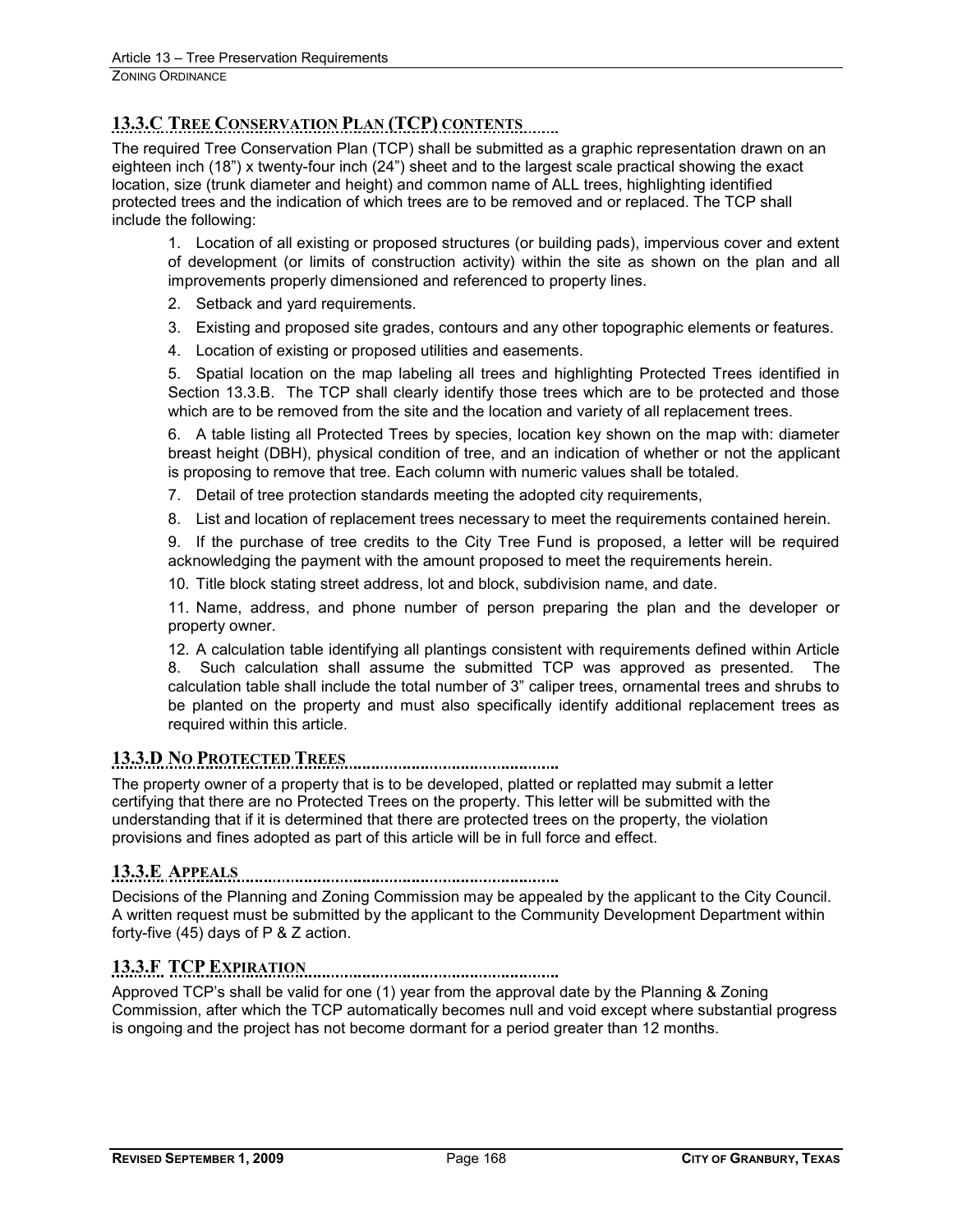## **13.3.G BUILDING PERMITS**

All builders/contractors should determine if there is an approved TCP before work begins on any property. The City will verify this inquiry and the builder/contractor shall be required to maintain a copy of the approved TCP on-site. No building permit or letter of acceptance for any public improvements shall be issued by the City unless all construction activities meet the requirements of this article and the approved TCP.

## **Section 13.4 Tree Removal Permit**

A Tree Removal Permit will be required for any protected tree to be removed in accordance with an approved TCP by P&Z, or City Council upon appeal. No protected tree may be removed without such permit. A permit fee shall be required as defined in the adopted City of Granbury Fee Schedule as amended.

## **Section 13.5 Tree Replacement and Planting Requirements**

If the approved TCP permits the removal of a Protected Tree, the applicant shall be required to replace the tree(s) being removed with trees selected from the list of approved trees on the replacement tree list. Replacement trees will count toward the landscaping requirements defined in Article 8. Replacement trees must be a minimum of 3 caliper inches measured 12" above grade when planted. The following replacement rules apply:

1. Protected Tree(s) measuring 10" or greater but less than 24" DBH shall be replaced with caliper inches equal to or greater than the total diameter(s) of the tree(s) removed.

2. Protected Tree(s) 24" DBH and larger, will be replaced with caliper inches equal to or greater than twice the number of inches as the tree(s) removed.

3. Replacement trees must be maintained in a healthy manner and appropriately irrigated and kept in a continual healthy condition as is appropriate for that particular species for the season of year.

4. A replacement tree shall not be planted within an area such that the mature root zone will interfere with underground public utility lines, and/or where the mature canopy of the tree will interfere with overhead utility lines.

5. No replacement tree shall be planted within 10' of a fire hydrant, water or sewer line.

6. A replacement tree shall be planted first, in the area visible to the public and second, proximate to the location where trees were removed.

7. Replacement trees shall be selected from the following list and shall be a minimum of 3 caliper inches as measured 12" above grade. Oaks, Elms, and Pecans shall make up at least seventy-five percent (75%) of the required replacement trees.

| <b>APPROVED TREE LIST</b> |                          |  |  |
|---------------------------|--------------------------|--|--|
| <b>Common Name</b>        | <b>Scientific Name</b>   |  |  |
| Ash, Texas                | <b>Fraxinus texensis</b> |  |  |
| Cedar Elm                 | Ulmus crassifolia        |  |  |
| Cedar, Eastern Red        | Juniperus virginiana     |  |  |
| Cypress, Bald             | Taxodium distichum       |  |  |
| Elm, Lace Bark            | Ulmus parvifolia         |  |  |
| Magnolia, Southern        | Magnolia grandiflora     |  |  |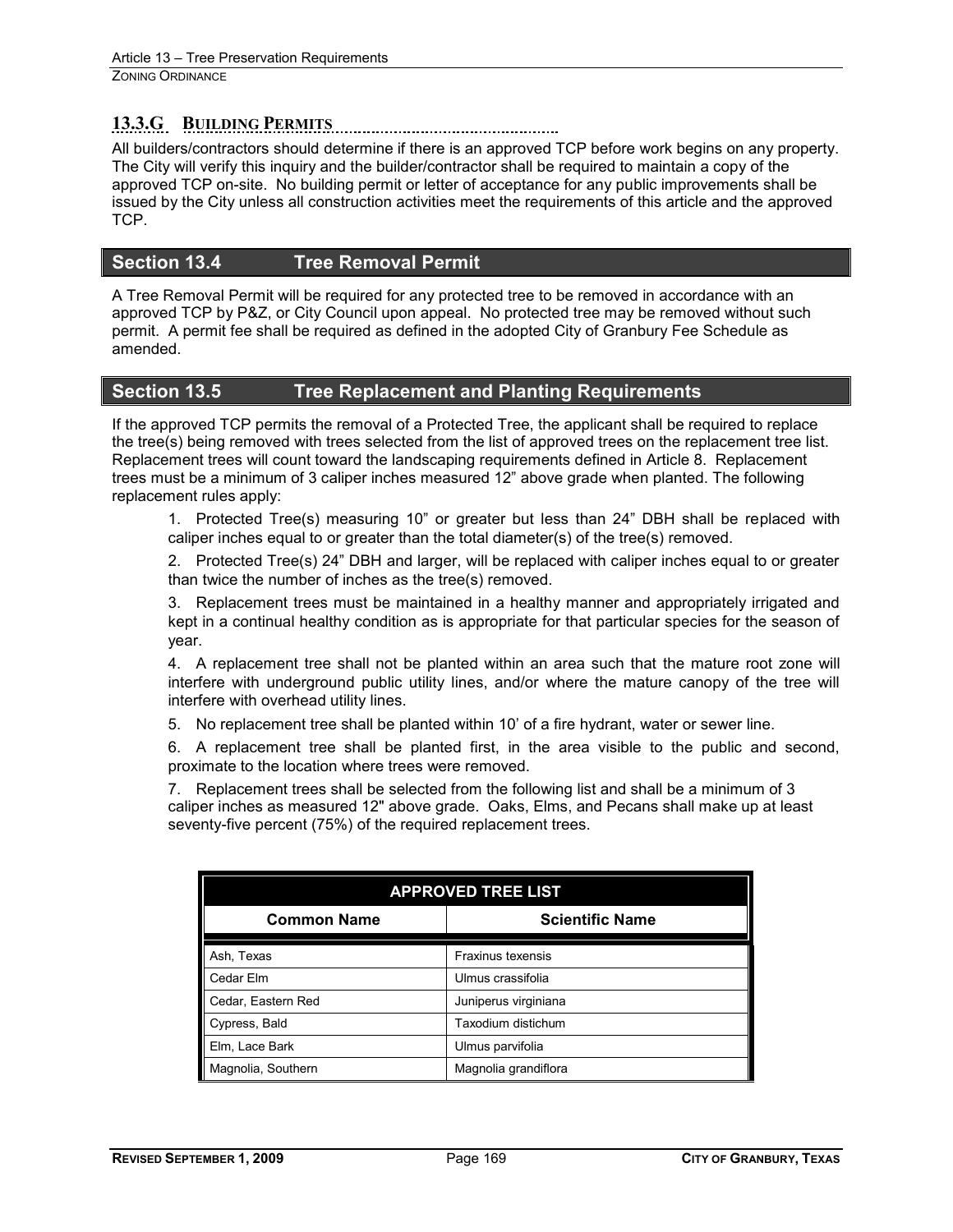| Maple, Bigtooth      | Acer gradidentatum                         |
|----------------------|--------------------------------------------|
| Maple, Caddo         | Acer saccharum                             |
| Oak, Bur             | Quercus macrocarpa                         |
| Oak, Chinguapin      | Quercus muhlenbergil                       |
| Oak, Escarpment Live | Quercus fusi formis                        |
| Oak, Lacey           | Quercus glaucoides                         |
| Oak, Live            | Quercus virginiana (Escarpment)            |
| Oak, Post            | Quercus stellata                           |
| Oak, Red             | Quercus shumardi                           |
| Oak, Texas Red       | Quercus texana                             |
| Osage Orange         | Maclura pomifers (thornless and fruitless) |
| Pecan (native)       | Carya illinoinensis                        |
| Pistache, Chinese    | Pistacia chinenis                          |
| Soapberry, Western   | Sapindus drummondii                        |
| Walnut, Black        | Juglans nigra                              |
|                      |                                            |

## **Section 13.6 Tree Replacement Credits**

Tree replacement credits may be purchased to reduce the number of replacement inches required to be planted on the subject site. Such credits shall only be issued when it is not possible to comply with planting requirements of Section 13.5.A.

1. Payment of \$125 per caliper inch may be paid to the City of Granbury Tree Fund to reduce the total required caliper inches to be planted as defined in Section 13.5.A. Funds shall be allocated by the City of Granbury Parks Board and will be used for the planting and maintenance of trees and vegetation at approved locations. Funds shall be collected by the City prior to any plat being filed for record or issuance of any permit, whichever occurs first.

## **Section 13.7 Tree Transplanting and Protection Standards**

## **13.7.A TREE TRANSPLANTING STANDARDS**

Trees of the variety listed in Section 13.5 above can be transplanted to the subject private property to meet the replacement requirements under the following conditions:

1. Trees of at least three caliper inches (3") but not exceeding six inches (6") DBH are eligible for transplanting and crediting.

2. Transplanted trees must be maintained in a healthy condition. The

developer who received the transplanting credit must replace trees that fall into an unhealthy state**.**

## **13.7.B TREE PROTECTION STANDARDS**

1. General Standards and Tree Flagging:Prior to any construction or land development, the developer shall mark with an aluminum tag or appropriate identification marker each Protected Tree which indicates its relationship to the TCP and clearly flag with bright fluorescent orange vinyl tape all protected trees to be saved. The



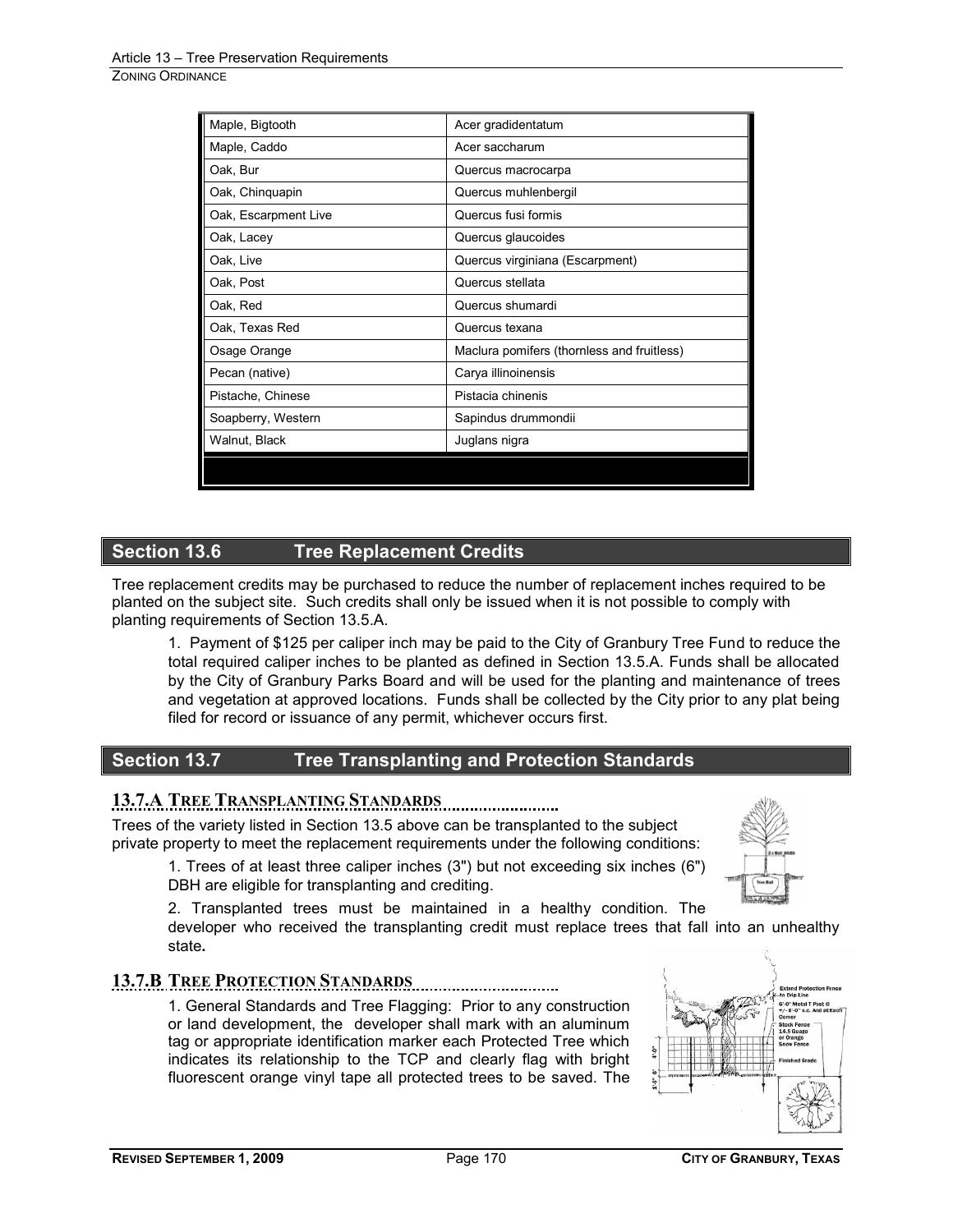orange tape should be wrapped and maintained around the main trunk of the protected tree at a height of approximately 5 feet so that the tape is clearly visible during construction at all times. In those instances where a protected tree is so close to the construction area that construction equipment could possibly damage the tree, a protective fence shall be required and installed as depicted herein. The protective fence must be maintained during all construction phases until project is finished.

2. Responsible Party: The property owner or developer shall be responsible for protecting identified trees, as necessary.

3. Materials Storage: The developer or contractor shall not store any material or equipment under the drip line of any protected tree. During the construction stage of the development, no cleaning or storage of equipment or material shall be allowed within the drip line of a protected tree. Those materials include but are not limited to oils, solvents, mortar, asphalt and concrete.

4. Signs: No signs, wire or other attachments shall be attached to the protected trees.

5. Traffic: No vehicular traffic, construction equipment traffic or parking shall take place within the drip line of a protected tree other than on existing street pavement. This restriction does not apply to single incident access for purposes of clearing underbrush, establishing the building pad and associated lot grading, vehicular traffic necessary for routine utility maintenance, emergency restoration of utility service or routine mowing operations.

6. Grade: No cut or fill in excess of two inches (2") shall be allowed within the drip line of any protected tree unless adequate construction methods are approved beforehand. If approved, major cut or fill changes (i.e. two inches (2") or greater) within the critical root zone of a protected tree will require additional measures to maintain proper oxygen and water exchange with the roots. Root pruning will be required when disturbance will result in root exposure.

7. Boring: Boring of utilities under protected trees shall be required in those circumstances where it is not possible to trench around the critical root zone of a protected tree. When required, the length of the bore shall be the width of the critical root zone plus two feet (2') on either side of the critical root zone and shall be at a minimum depth of 48 inches.

8. Damage: Any physical damage to a protected tree that is considered to place the survival of the tree in doubt shall be eliminated as a credited tree. A damaged, protected tree shown to be preserved on the approved TCP shall be replaced at a 2:1 caliper inch replacement ratio and also shall be subject to the fines enumerated in Section 13.9. A certified arborist or licensed landscape architect shall be consulted to determine whether physical damage to a tree places the survival of the tree in doubt. The City may select the arborist or landscape architect. However, the property owner or developer shall be responsible for paying the consulting cost of the arborist or landscape architect to determine the damage of the tree.

## **13.7.C TREE PRUNING STANDARDS**

1. General: No protected tree shall be pruned in a manner, which significantly disfigures the tree, or in any manner which would reasonably lead to the death of the tree.

2. Allowed Pruning: A protected tree may be pruned in cases where it is necessary to remove branches broken during the course of construction, or where protected trees must be pruned to allow construction of a structure. Pruning should be done in manner that does not significantly disfigure the tree. Utility companies may prune trees as necessary to reestablish disrupted service or maintain existing service. Utility companies should inform the City of their routine pruning schedules and are encouraged to prune trees in accordance with the Tree Care Industry Association standards for pruning shade trees.

3. Required Pruning: The owner of all trees adjacent to public R.O.W. shall be required to maintain a minimum clearance of twelve feet (12') above traveled pavement or curb of a public street. The City shall also have the right to prune trees overhanging the public R.O.W. as necessary.